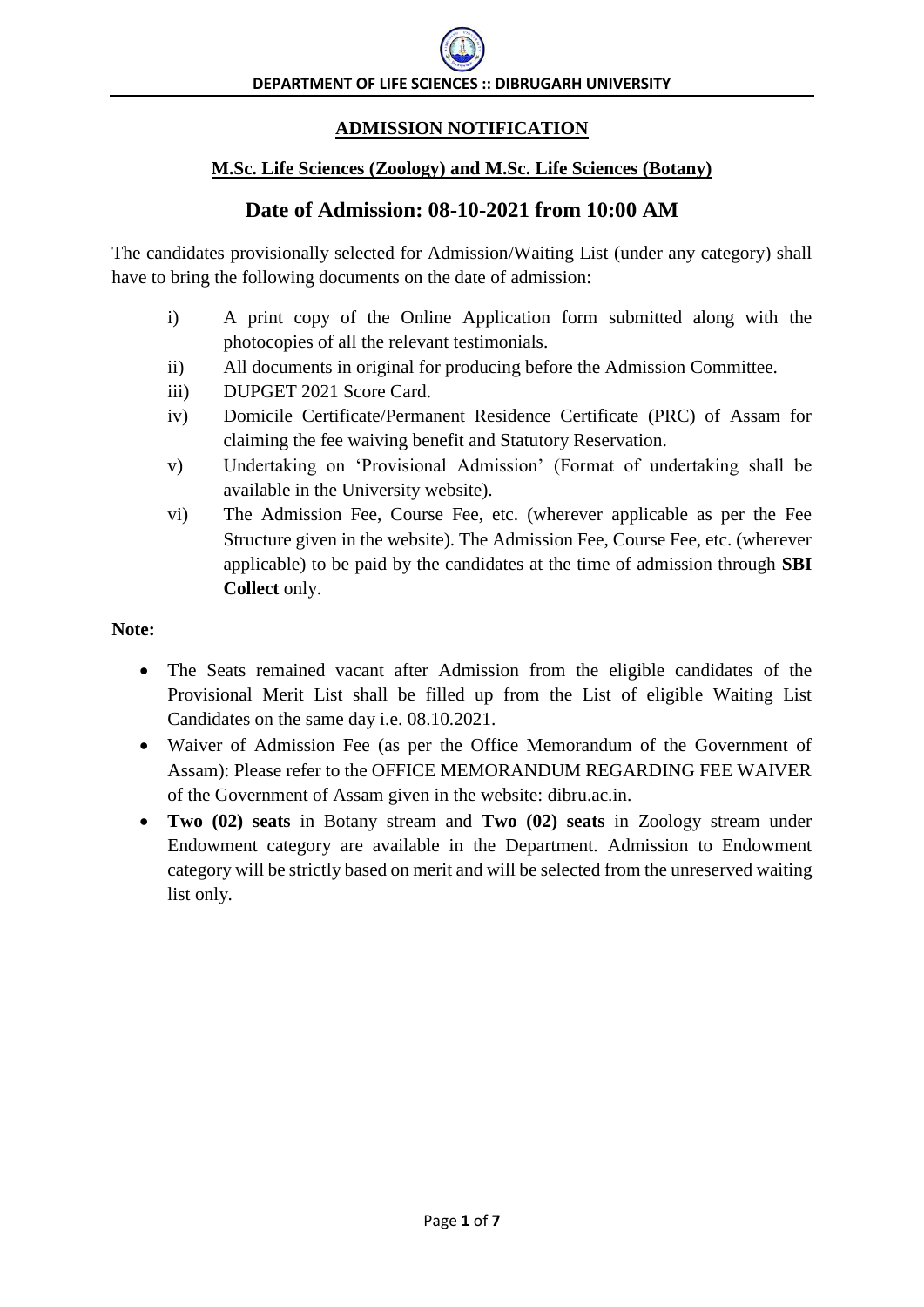#### **M.Sc. Life Sciences (Zoology)**

## **List of Provisionally Selected Candidates**

| Sl. No. | <b>Name</b>                | <b>DUPGET Score</b> | <b>Remarks (If any)</b> |
|---------|----------------------------|---------------------|-------------------------|
|         | A. Dibrugarh University    |                     |                         |
| a)      | <b>Unreserved</b>          |                     |                         |
| 1.      | ARNAB JYOTI BORGOHAIN      | 64.50               |                         |
| 2.      | <b>SUSHILA CHHETRY</b>     | 61.00               |                         |
| 3.      | OHIDA BEGUM                | 59.50               |                         |
| 4.      | ROSEMARY SONOWAL           | 58.50               |                         |
| 5.      | BIKI VERMA                 | 54.75               |                         |
| 6.      | ANJELIKA DUARAH            | 48.75               |                         |
| 7.      | <b>LISHANKU DAS</b>        | 20.00               | Central Quota           |
|         | b) OBC/MOBC                |                     |                         |
| 8.      | DAKSHINA DEHINGIA          | 46.25               |                         |
| 9.      | SUBHAM JAISWAL             | 44.50               |                         |
|         | c) $ST(P)$                 |                     |                         |
| 10.     | <b>MAHANANDA PAYUN</b>     | 41.25               |                         |
|         | 11. HARI PRASAD KAMAN      | 38.00               |                         |
|         | d) SC                      |                     |                         |
| 12.     | <b>BHAGYASHREE DAS</b>     | 40.00               |                         |
|         | $e)$ ST(H)                 |                     |                         |
| 13.     | SEEMA CHAKMA               | 28.50               |                         |
|         | f) EWS                     |                     |                         |
|         | 14. PAYAL SENGUPTA         | 46.50               |                         |
|         | 15. SADDAM HUSSAIN         | 45.75               |                         |
|         | <b>B.</b> Other University |                     |                         |
|         | a) Unreserved              |                     |                         |
| 16.     | <b>BITU RAJ DEKA</b>       | 55.75               |                         |
|         | 17. KRISHANGI GOSWAMI      | 55.75               |                         |
|         | 18. TANUSHREE BISWAS       | 55.25               |                         |
|         | b) OBC/MOBC                |                     |                         |
| 19.     | PARASH THAPA               | 50.50               |                         |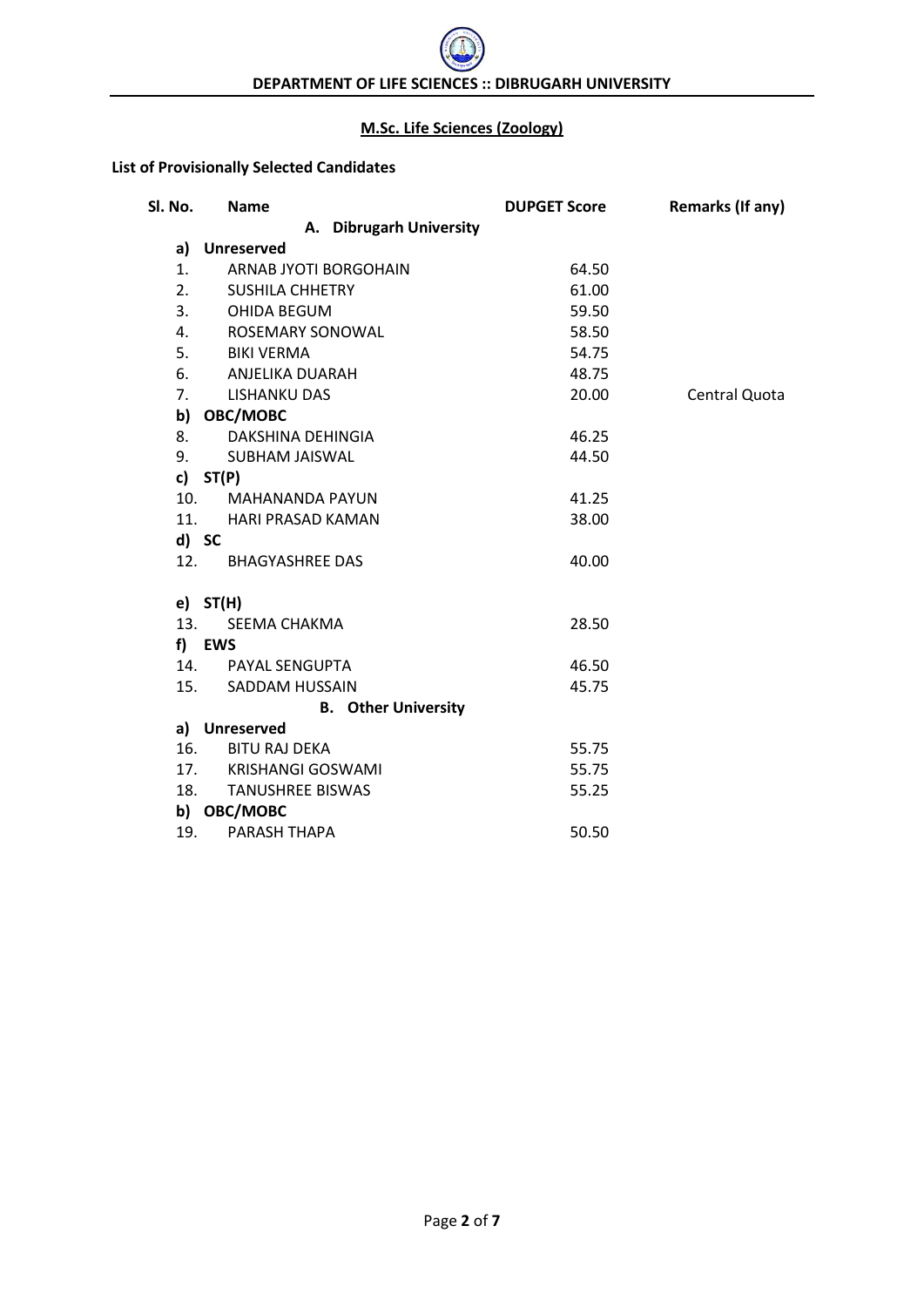## **M.Sc. Life Sciences (Zoology)**

## **Waiting List (Provisional)**

| SI.<br>No. | <b>Name</b>                            | <b>DUPGET Score</b> | Remarks(If any) |
|------------|----------------------------------------|---------------------|-----------------|
|            | A. Dibrugarh University                |                     |                 |
|            | a) Unreserved                          |                     |                 |
|            | 1. JOYITA BHATTACHARJEE                | 47.75               |                 |
| 2.         | <b>BIPASHA DEB CHOUDHURY</b>           | 44.00               |                 |
| 3.         | RITUPABAN HAZARIKA                     | 43.75               |                 |
| 4.         | MODHUMITA KARMAKAR                     | 42.50               |                 |
| 5.         | DIPALI BORA                            | 42.50               |                 |
| 6.         | <b>INU SAIKIA</b>                      | 41.75               |                 |
| 7.         | ARINDAM HATIMURIA                      | 41.75               |                 |
| 8.         | <b>NAUREEN SHAHNIAZ</b>                | 41.00               |                 |
|            | 9. MORAMI GOGOI                        | 40.50               |                 |
|            | b) OBC/MOBC                            |                     |                 |
| 1.         | RITUPABAN HAZARIKA                     | 43.75               |                 |
| 2.         | MODHUMITA KARMAKAR                     | 42.50               |                 |
|            | 3. DIPALI BORA                         | 42.50               |                 |
|            | 4. ARINDAM HATIMURIA                   | 41.75               |                 |
| 5.         | MORAMI GOGOI                           | 40.50               |                 |
| c)         | ST(P)                                  |                     |                 |
|            | 1. ABHINAB KUMAR HAJONG                | 33.50               |                 |
|            | 2. NIBEDITA SAIKIA                     | 33.00               |                 |
| 3.         | <b>MARYLIN TAYE</b>                    | 31.50               |                 |
| 4.         | PHULSON DOLEY                          | 30.75               |                 |
|            | d) SC                                  |                     |                 |
| 1.<br>2.   | SARMISTHA PATHAK<br><b>BANDANA RAI</b> | 36.75<br>34.25      |                 |
| 3.         | <b>SUJATA DAS</b>                      | 31.75               |                 |
|            | $e)$ ST(H)                             |                     |                 |
|            | 1. ROSEMARY RONGPHARPI                 | 13.25               |                 |
| 2.         | <b>CHRISTYS SANGMA</b>                 | 13.25               |                 |
| 3.         | <b>ATUR TISSOPI</b>                    | 10.75               |                 |
| f)         | <b>EWS</b>                             |                     |                 |
| 1.         | <b>INU SAIKIA</b>                      | 41.75               |                 |
| 2.         | <b>MANASH PRATIM SARMAH</b>            | 38.50               |                 |
| 3.         | <b>ABHIGYA SAIKIA</b>                  | 37.00               |                 |
|            | <b>B.</b> Other University             |                     |                 |
|            | a) Unreserved                          |                     |                 |
| 1.         | MASUM JAHAN CHOUDHURY                  | 53.25               |                 |
| 2.         | DIPSHAGAR KALITA                       | 51.25               |                 |
| 3.         | PRIYANKU KALITA                        | 51.00               |                 |
| 4.         | SUMAN JYOTI KALITA                     | 50.50               |                 |
| 5.         | NABAJIT BARMAN                         | 49.50               |                 |
| 6.         | <b>RAJDEEP BORAH</b>                   | 47.50               |                 |
| 7.         | <b>RITWICK ROHIT GOGOI</b>             | 47.50               |                 |
| 8.         | UNASHRI KALITA                         | 45.75               |                 |
| 9.         | <b>MRIGAKHI DAS</b>                    | 44.75               |                 |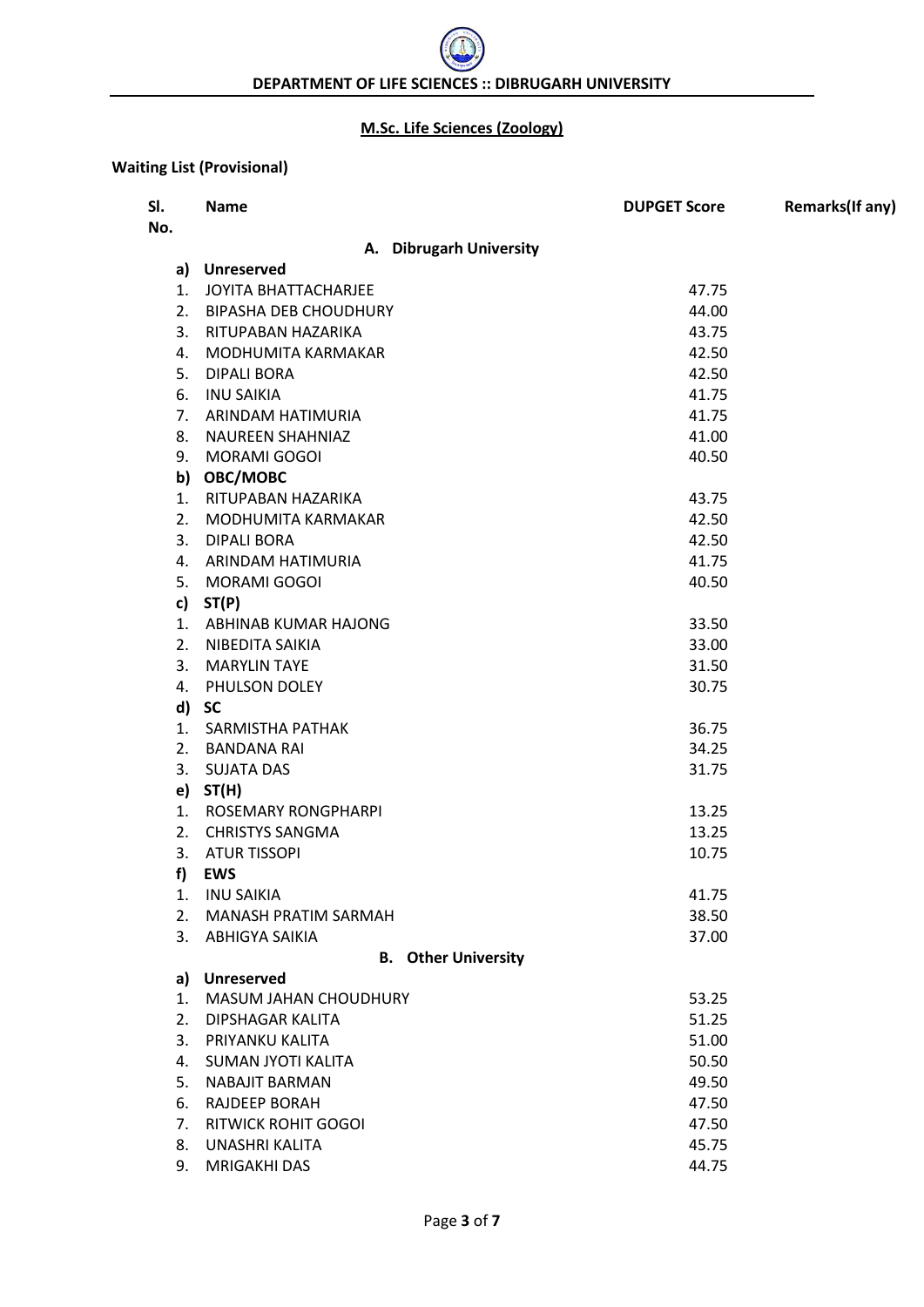|                | 10. DEEP KUMAR DAS         | 44.50 |
|----------------|----------------------------|-------|
|                | 11. GALAB DEKA             | 44.00 |
|                | 12. SWAPNANJALI DAS        | 43.75 |
|                | 13. ASTOMI DAS             | 43.75 |
|                | 14. FEMINA BANO CHOUDHURY  | 42.25 |
|                | 15. SMITA KALITA           | 41.75 |
|                | 16. MAYURAKSHI SARMA       | 41.25 |
|                | 17. BHASWATI DEKA          | 41.25 |
|                | 18. NIKITA DEVI            | 40.50 |
|                | 19. SARFRAZ NAWAZ ISLAM    | 40.50 |
|                | 20. SHWETA BARDHAN         | 38.50 |
| b)             | OBC/MOBC                   |       |
| $\mathbf{1}$ . | RAJDEEP BORAH              | 47.50 |
| 2.             | <b>RITWICK ROHIT GOGOI</b> | 47.50 |
| 3.             | MRIGAKHI DAS               | 44.75 |
| 4.             | SHWETA BARDHAN             | 38.50 |
| 5.             | PREETI BARMAN              | 34.00 |
| 6.             | <b>CHANDAN DAS</b>         | 33.75 |
| 7.             | <b>BHASWATI BHARALI</b>    | 33.50 |
| 8.             | <b>MADHUSMITA MEDHI</b>    | 33.50 |
| 9.             | PRATIKHYA SAIKIA           | 29.75 |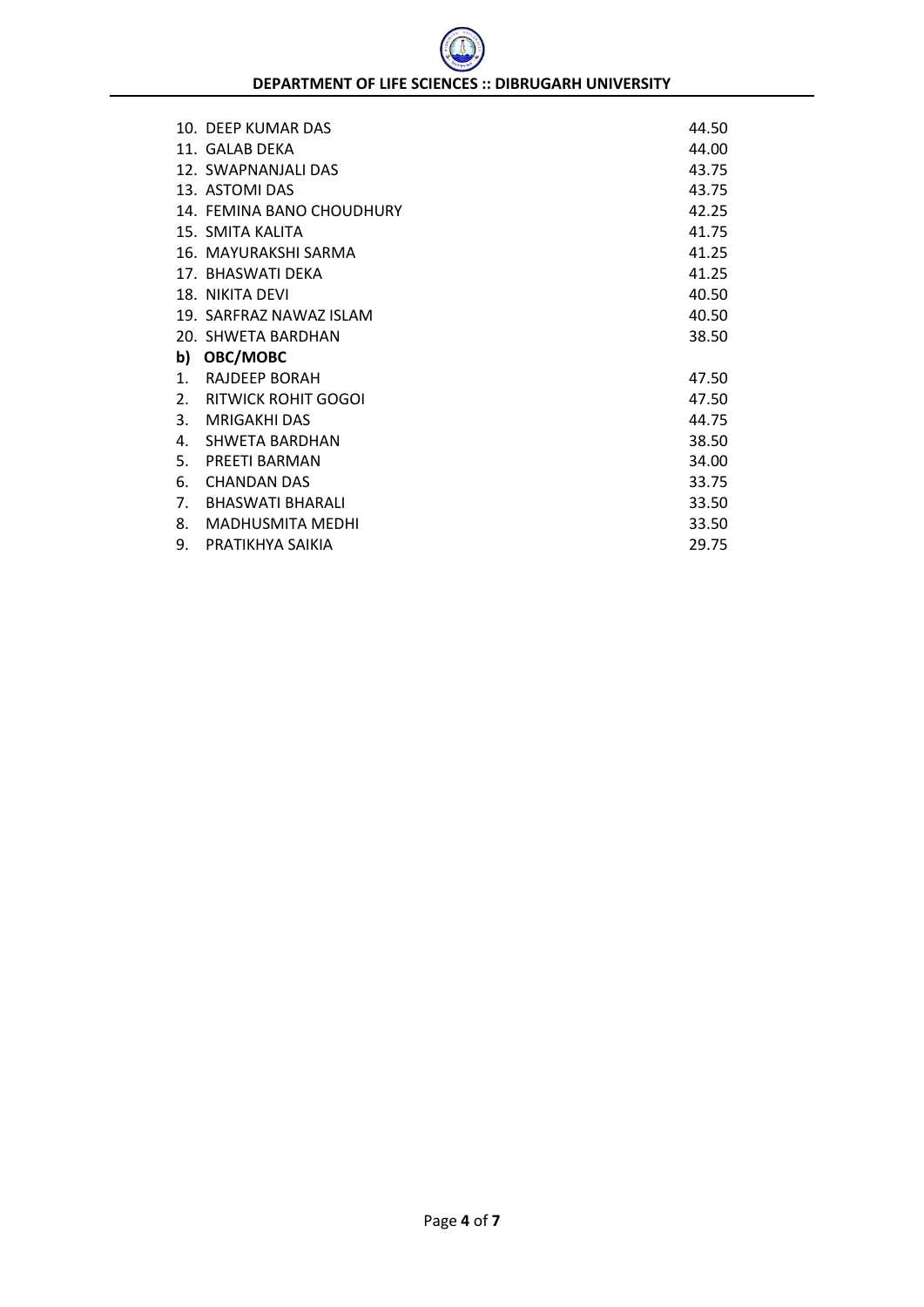#### **M.Sc. Life Sciences (Botany)**

## **List of Provisionally Selected Candidates**

| Sl. No. | <b>Name</b>                    | <b>DUPGET Score</b> | <b>Remarks (If any)</b> |
|---------|--------------------------------|---------------------|-------------------------|
|         | A. Dibrugarh University        |                     |                         |
| a)      | <b>Unreserved</b>              |                     |                         |
| 1.      | <b>ARPITA DAS</b>              | 56.75               |                         |
| 2.      | <b>UDDIPTA BORTHAKUR</b>       | 50.25               |                         |
|         | 3. BHAIRAB HAZARIKA            | 46.25               |                         |
| 4.      | KAUMUDI DEVI                   | 42.50               |                         |
| 5.      | <b>BIKASH SINGH</b>            | 42.25               |                         |
| 6.      | <b>LINA DEVI</b>               | 42.00               |                         |
| 7.      | RAJASHREE DUARI                | 28.50               | Central Quota           |
|         | b) OBC/MOBC                    |                     |                         |
| 8.      | <b>KARAN CHHETRI</b>           | 36.25               |                         |
| 9.      | <b>SURAJEET KONWAR</b>         | 34.00               |                         |
|         | c) $ST(P)$                     |                     |                         |
|         | 10.<br><b>EVA PEGU</b>         | 41.75               |                         |
|         | 11.<br><b>NABAMITA DOLEY</b>   | 35.00               |                         |
|         | d) SC                          |                     |                         |
| 12.     | <b>SWEETY DAS</b>              | 31.25               |                         |
|         | e) ST(H)                       |                     |                         |
|         | 13.<br><b>BIKASH THANGLIEN</b> | 31.00               |                         |
|         | f) EWS                         |                     |                         |
|         | 14.<br><b>SEWALI BHARALI</b>   | 35.25               |                         |
|         | 15.<br>RIYA MAZUMDAR           | 34.75               |                         |
|         | <b>B.</b> Other University     |                     |                         |
|         | a) Unreserved                  |                     |                         |
| 20.     | PRARTHANA KAUSHIK              | 59.00               |                         |
|         | 21. RAKESH KALITA              | 56.00               |                         |
|         | 22.<br><b>DHARITREE DEKA</b>   | 51.25               |                         |
|         | b) OBC/MOBC                    |                     |                         |
| 23.     | PRIYANKA BORAH                 | 48.25               |                         |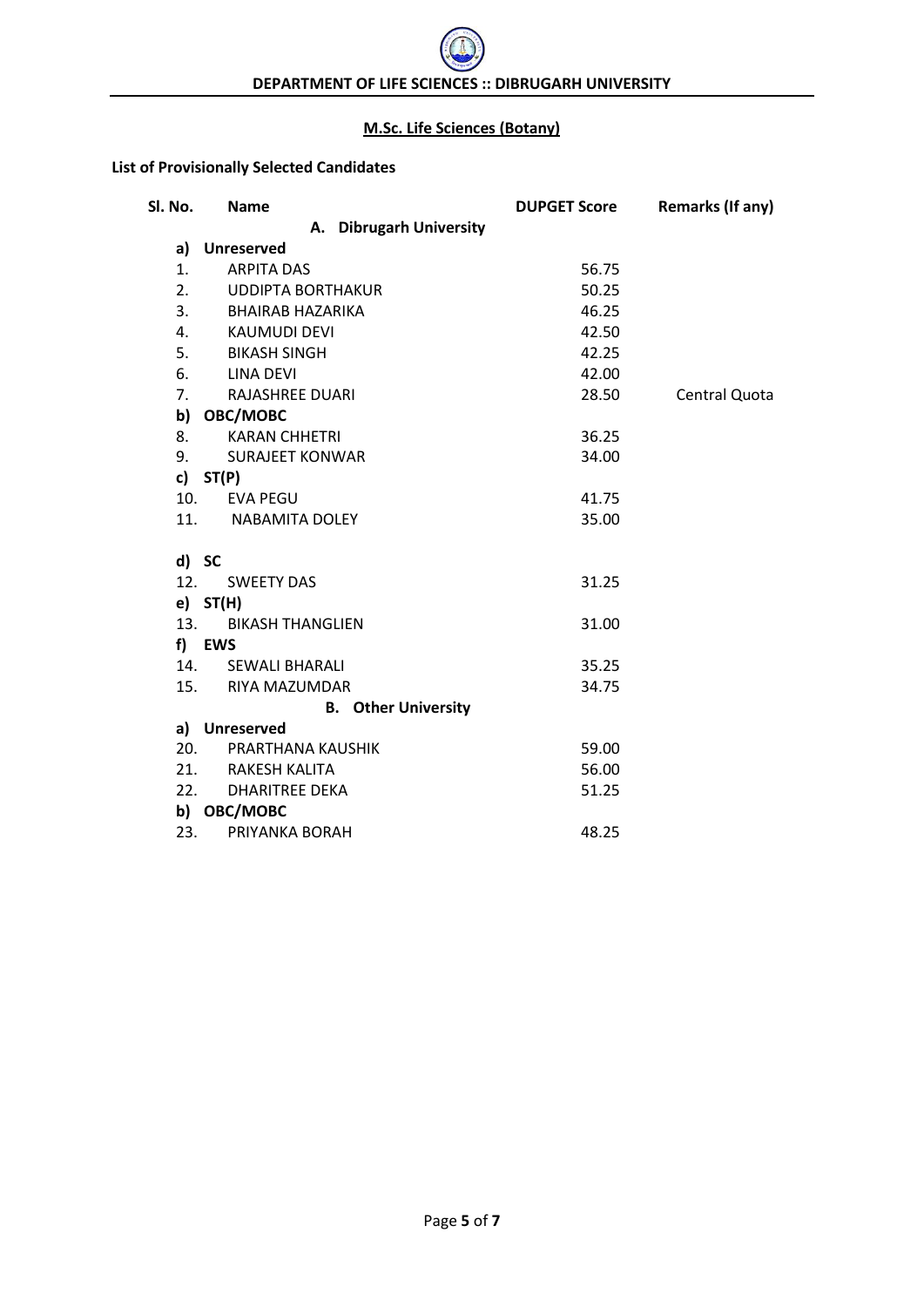#### **M.Sc. Life Sciences (Botany)**

## **Waiting List (Provisional)**

| Sl. No. | <b>Name</b>                  | <b>DUPGET Score</b> | <b>Remarks</b>        |
|---------|------------------------------|---------------------|-----------------------|
|         | A. Dibrugarh University      |                     |                       |
| a)      | <b>Unreserved</b>            |                     |                       |
| 1.      | SYEDA ARSIA KHATOON          | 39.25               |                       |
| 2.      | <b>JAYANTI BHATTACHARJEE</b> | 36.00               |                       |
| 3.      | PRANAMI OZAH                 | 35.25               |                       |
| 4.      | <b>MONISHA BORAH</b>         | 34.50               |                       |
| 5.      | KAUSHIK KUMAR MECH           | 33.75               |                       |
| 6.      | <b>BIDISHA MECH</b>          | 33.50               |                       |
| 7.      | PROTYUSH RAJKONWAR           | 33.25               |                       |
| 8.      | ANINDITA KACHARI             | 31.50               |                       |
| b)      | OBC/MOBC                     |                     |                       |
| 1.      | PROTYUSH RAJKONWAR           | 33.25               |                       |
| 2.      | MISS PRIYANKA BORUAH         | 31.00               |                       |
| 3.      | NABAMANJURI SAIKIA           | 31.00               | Based on merit        |
| 4.      | <b>KRISHNA GOGOI</b>         | 30.00               |                       |
| c)      | ST(P)                        |                     |                       |
| 1.      | KAUSHIK KUMAR MECH           | 33.75               |                       |
| 2.      | <b>BIDISHA MECH</b>          | 33.50               |                       |
| 3.      | ANINDITA KACHARI             | 31.50               |                       |
| 4.      | <b>BHANU PRIYA PEGU</b>      | 31.25               |                       |
| 5.      | SUBHRAJYOTI RABHA            | 30.25               |                       |
| d)      | <b>SC</b>                    |                     |                       |
| 1.      | PALLOB DAS                   | 24.00               |                       |
| 2.      | PARISHMITA DAS               | 24.00               | <b>Based on merit</b> |
|         | $e)$ ST(H)                   |                     |                       |
| 1.      | <b>JIRNIKA TIMUNGPI</b>      | 20.25               |                       |
| 2.      | <b>JENNIFER MARAK</b>        | 18.50               |                       |
| 3.      | <b>GLORIA RONGPIPI</b>       | 18.25               |                       |
| f       | EWS                          |                     |                       |
| 1.      | <b>NIHA TAMULI</b>           | 30.00               |                       |
| 2.      | KONGKITA BHATTACHARJYA       | 29.50               |                       |
| 3.      | <b>SANDHANI BARUAH</b>       | 28.75               |                       |
|         | <b>B.</b> Other University   |                     |                       |
| a)      | <b>Unreserved</b>            |                     |                       |
| 1.      | <b>DIKSHIT GOSWAMI</b>       | 49.00               |                       |
| 2.      | <b>SNEHA BANERJEE</b>        | 47.00               |                       |
| 3.      | <b>NABAJIT TALUKDAR</b>      | 46.25               |                       |
| 4.      | PRATIK BARUA                 | 46.00               |                       |
| 5.      | <b>DISHA BORA</b>            | 45.50               |                       |
| 6.      | HIMASHREE KALITA             | 43.75               |                       |
| 7.      | <b>SMITA DOLEY</b>           | 43.50               |                       |
| 8.      | HIRAKJYOTI THAPA             | 42.75               |                       |
| 9.      | <b>BIDISHA DAS</b>           | 41.25               |                       |
| 10.     | PALLABI BHUYAN               | 40.50               |                       |
| 11.     | <b>BARBIE GOSWAMI</b>        | 38.75               |                       |
| 12.     | <b>BIJOY KRISHNA DEKA</b>    | 37.00               |                       |
|         |                              |                     |                       |